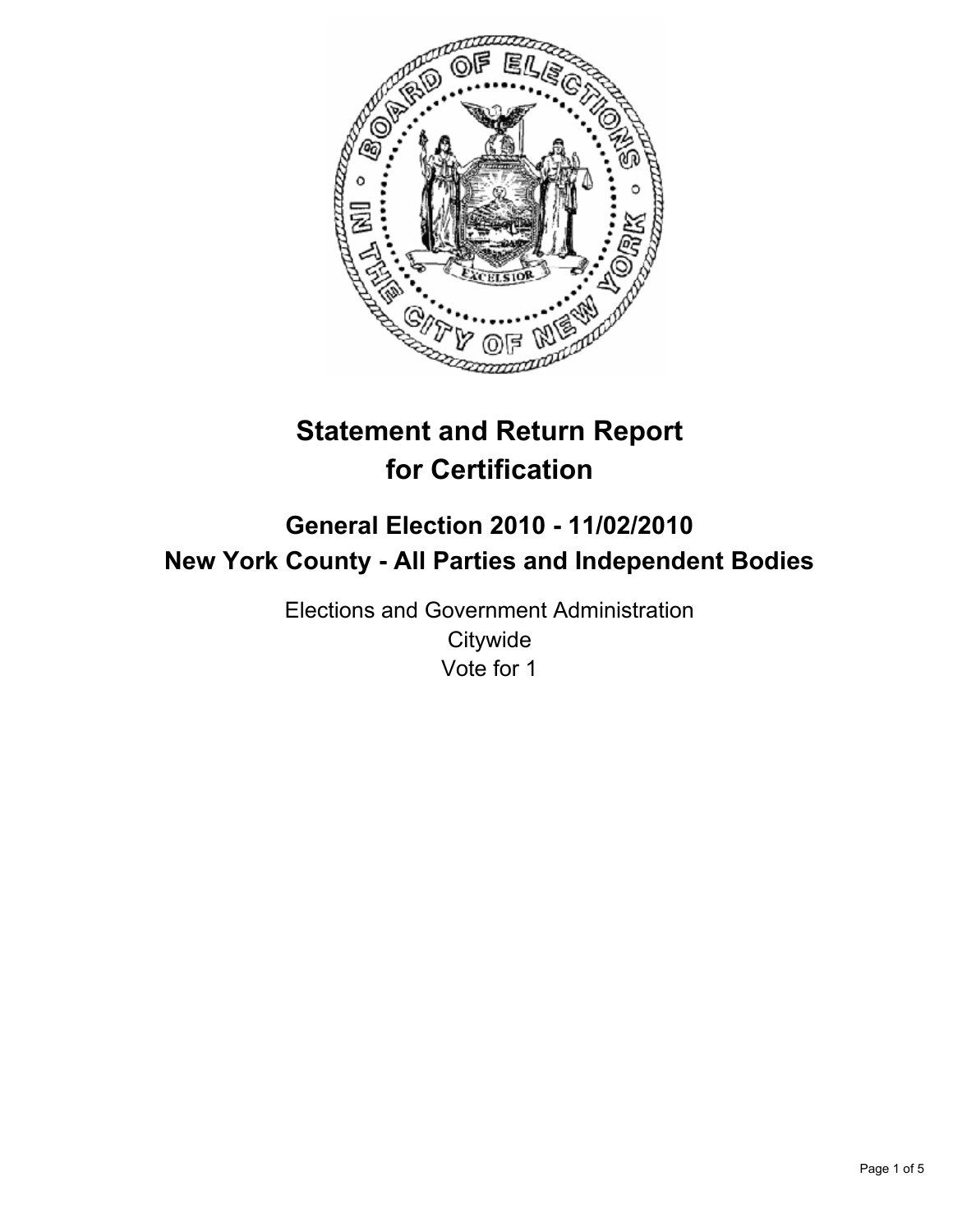

## **Assembly District 64**

| <b>PUBLIC COUNTER</b> | 21,353 |
|-----------------------|--------|
| <b>EMERGENCY</b>      | 0      |
| ABSENTEE/MILITARY     | 416    |
| <b>AFFIDAVIT</b>      | 743    |
| <b>Total Ballots</b>  | 22,693 |
| <b>YES</b>            | 11,624 |
| <b>NO</b>             | 2,095  |
| <b>Total Votes</b>    | 13,719 |
| Unrecorded            | 8.974  |

## **Assembly District 65**

| <b>PUBLIC COUNTER</b> | 31,869 |
|-----------------------|--------|
| <b>EMERGENCY</b>      |        |
| ABSENTEE/MILITARY     | 1,013  |
| <b>AFFIDAVIT</b>      | 887    |
| <b>Total Ballots</b>  | 34,295 |
| <b>YES</b>            | 22,121 |
| <b>NO</b>             | 3,394  |
| <b>Total Votes</b>    | 25,515 |
| Unrecorded            | 8,780  |

#### **Assembly District 66**

| <b>PUBLIC COUNTER</b> | 33,385 |
|-----------------------|--------|
| <b>EMERGENCY</b>      |        |
| ABSENTEE/MILITARY     | 1,166  |
| <b>AFFIDAVIT</b>      | 1,095  |
| <b>Total Ballots</b>  | 36,395 |
| <b>YES</b>            | 24,460 |
| <b>NO</b>             | 3,327  |
| <b>Total Votes</b>    | 27,787 |
| Unrecorded            | 8,608  |

#### **Assembly District 67**

| PUBLIC COUNTER       | 37,785 |
|----------------------|--------|
| <b>EMERGENCY</b>     | 36     |
| ABSENTEE/MILITARY    | 1,192  |
| AFFIDAVIT            | 1,011  |
| <b>Total Ballots</b> | 40,649 |
| <b>YES</b>           | 26,627 |
| <b>NO</b>            | 3,682  |
| <b>Total Votes</b>   | 30,309 |
| Unrecorded           | 10,340 |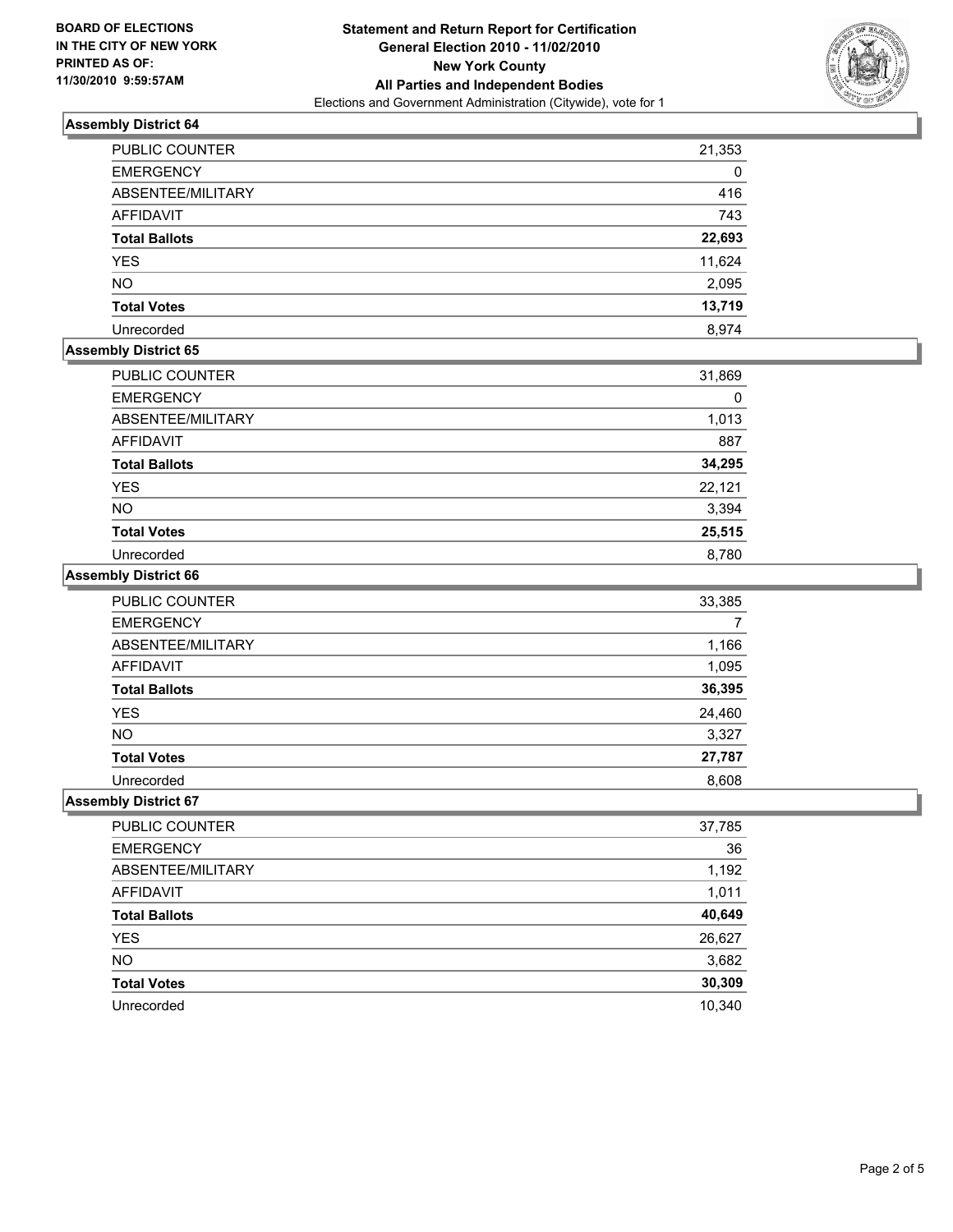

## **Assembly District 68**

| <b>PUBLIC COUNTER</b> | 19,808 |
|-----------------------|--------|
| <b>EMERGENCY</b>      | 0      |
| ABSENTEE/MILITARY     | 326    |
| <b>AFFIDAVIT</b>      | 619    |
| <b>Total Ballots</b>  | 20,827 |
| <b>YES</b>            | 9,783  |
| <b>NO</b>             | 1,864  |
| <b>Total Votes</b>    | 11,647 |
| Unrecorded            | 9,180  |

## **Assembly District 69**

| <b>PUBLIC COUNTER</b> | 33,317 |
|-----------------------|--------|
| <b>EMERGENCY</b>      | 0      |
| ABSENTEE/MILITARY     | 868    |
| <b>AFFIDAVIT</b>      | 907    |
| <b>Total Ballots</b>  | 35,560 |
| <b>YES</b>            | 22,219 |
| <b>NO</b>             | 3,170  |
| <b>Total Votes</b>    | 25,389 |
| Unrecorded            | 10,171 |

#### **Assembly District 70**

| <b>PUBLIC COUNTER</b> | 24,501         |
|-----------------------|----------------|
| <b>EMERGENCY</b>      | $\overline{2}$ |
| ABSENTEE/MILITARY     | 356            |
| <b>AFFIDAVIT</b>      | 858            |
| <b>Total Ballots</b>  | 25,776         |
| <b>YES</b>            | 13,350         |
| <b>NO</b>             | 2,595          |
| <b>Total Votes</b>    | 15,945         |
| Unrecorded            | 9,831          |

## **Assembly District 71**

| PUBLIC COUNTER       | 24,164 |
|----------------------|--------|
| <b>EMERGENCY</b>     | 0      |
| ABSENTEE/MILITARY    | 392    |
| AFFIDAVIT            | 661    |
| <b>Total Ballots</b> | 25,372 |
| <b>YES</b>           | 13,669 |
| <b>NO</b>            | 2,321  |
| <b>Total Votes</b>   | 15,990 |
| Unrecorded           | 9,382  |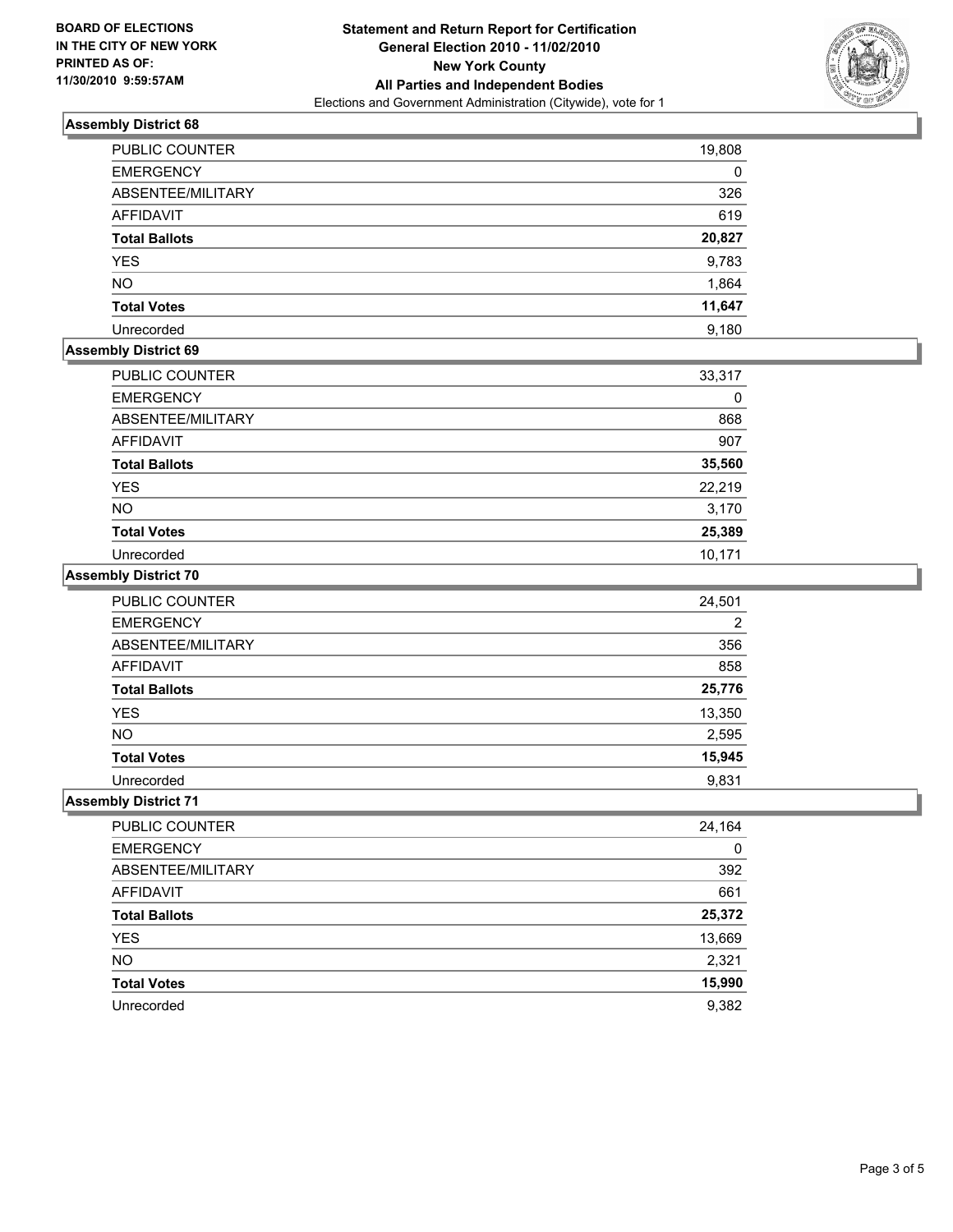

## **Assembly District 72**

| <b>PUBLIC COUNTER</b> | 17,354   |
|-----------------------|----------|
| <b>EMERGENCY</b>      | $\Omega$ |
| ABSENTEE/MILITARY     | 155      |
| <b>AFFIDAVIT</b>      | 393      |
| <b>Total Ballots</b>  | 18,028   |
| <b>YES</b>            | 7,238    |
| <b>NO</b>             | 1,228    |
| <b>Total Votes</b>    | 8,466    |
| Unrecorded            | 9,562    |

## **Assembly District 73**

| <b>PUBLIC COUNTER</b> | 35,643 |
|-----------------------|--------|
| <b>EMERGENCY</b>      | 0      |
| ABSENTEE/MILITARY     | 1,456  |
| AFFIDAVIT             | 750    |
| <b>Total Ballots</b>  | 38,516 |
| <b>YES</b>            | 24,290 |
| <b>NO</b>             | 3,628  |
| <b>Total Votes</b>    | 27,918 |
| Unrecorded            | 10,598 |

## **Assembly District 74**

| PUBLIC COUNTER       | 29,080 |
|----------------------|--------|
| <b>EMERGENCY</b>     | 0      |
| ABSENTEE/MILITARY    | 709    |
| <b>AFFIDAVIT</b>     | 772    |
| <b>Total Ballots</b> | 30,918 |
| <b>YES</b>           | 18,129 |
| <b>NO</b>            | 3,060  |
| <b>Total Votes</b>   | 21,189 |
| Unrecorded           | 9,729  |

#### **Assembly District 75**

| PUBLIC COUNTER       | 32,976 |
|----------------------|--------|
| <b>EMERGENCY</b>     | 75     |
| ABSENTEE/MILITARY    | 1,066  |
| AFFIDAVIT            | 911    |
| <b>Total Ballots</b> | 35,590 |
| <b>YES</b>           | 23,189 |
| <b>NO</b>            | 3,098  |
| <b>Total Votes</b>   | 26,287 |
| Unrecorded           | 9,303  |